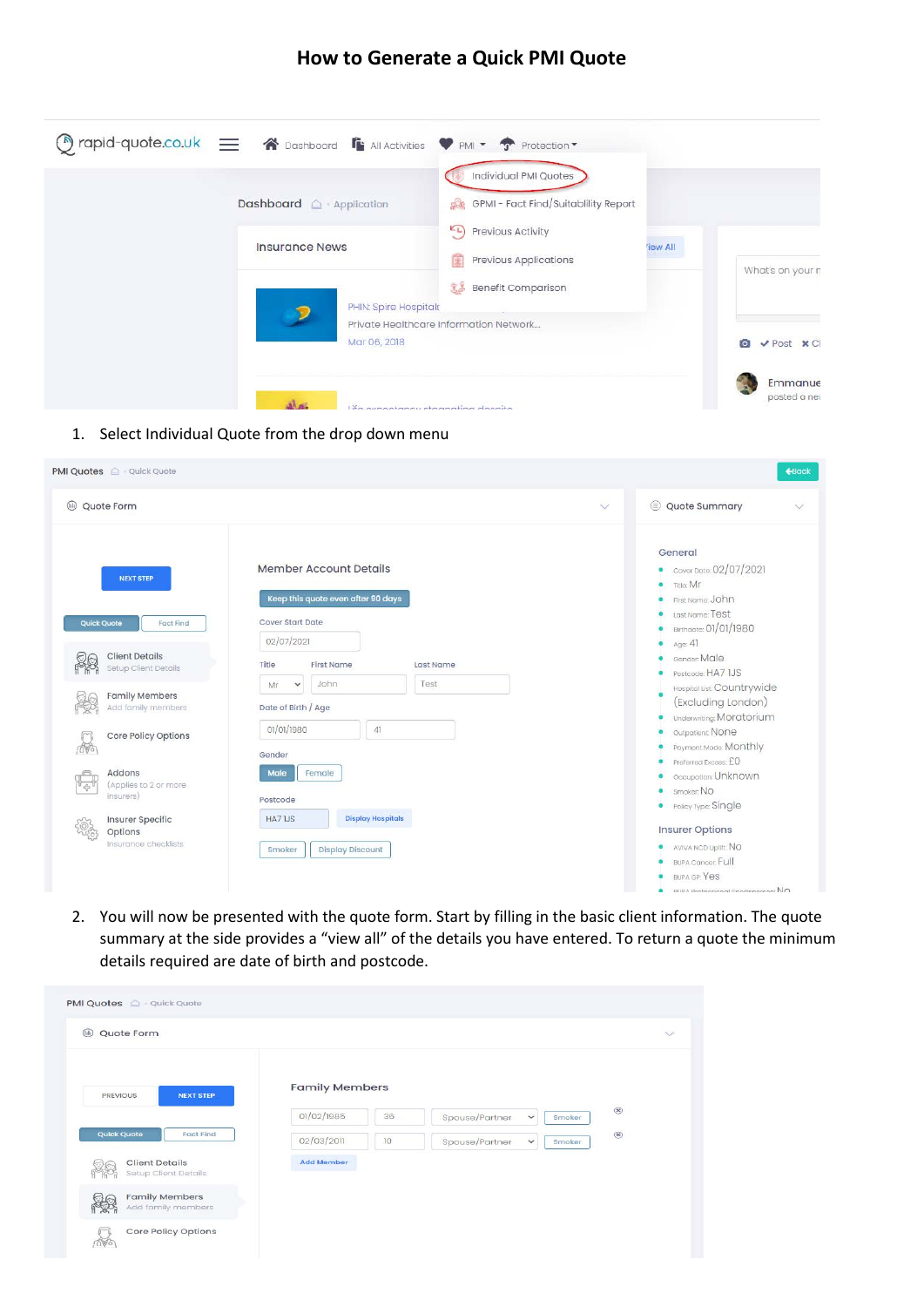3. Next is the additional family members screen, you are not required to enter names if you do not wish but dates of birth and the relationship to the main policy holder will be required

| $(\mathbb{I})$<br>Quote Form                                  |                                                                                                  |
|---------------------------------------------------------------|--------------------------------------------------------------------------------------------------|
| <b>NEXT STEP</b><br>PREVIOUS                                  | Core Policy Options<br><b>Hospital Rates</b>                                                     |
| <b>Quick Quote</b><br><b>Fact Find</b>                        | $\boxed{?}$<br><b>Guided Option</b><br>Extended<br>Restricted<br>Full<br>Underwriting            |
| <b>Client Details</b><br>Setup Client Details                 | CPME/Switch<br>Moratorium<br><b>CMORI</b><br><b>MHD</b><br><b>FMU</b><br><b>Outpatient Cover</b> |
| <b>Family Members</b><br>Add family members                   | Limited<br>Full<br>None<br>Payment Type                                                          |
| Core Policy Options<br><b>AB</b>                              | <b>Monthly</b><br>Annual                                                                         |
| Addons<br>(Applies to 2 or more<br>$\frac{1}{2}$<br>insurers) |                                                                                                  |
| Insurer Specific<br>Options<br>Insurance checklists           |                                                                                                  |

4. Core policy options is where to select the basics of the policy such as underwriting type, hospital list and the level of outpatient your client requires. In this example moratorium has been selected, however if CPME/Switch is selected it will open up more comprehensive options and ask about previous claims etc.

| $\circledR$<br>Quote Form                                |                                                                                                      |
|----------------------------------------------------------|------------------------------------------------------------------------------------------------------|
| <b>NEXT STEP</b><br><b>PREVIOUS</b>                      | Addons                                                                                               |
|                                                          | <b>Optional Extras</b>                                                                               |
| <b>Quick Quote</b><br><b>Fact Find</b>                   | <b>Therapies and Other Treatments</b><br>Mental Health (Psychiatric)                                 |
| <b>Client Details</b><br>Setup Client Details            | <b>Optical and Dental</b><br>Travel                                                                  |
| <b>Family Members</b><br>Add family members              | Six Week Wait (Applies only to Aviva and Axappp)<br>Protected NCD (Applies only to Aviva and Axappp) |
| <b>Core Policy Options</b><br><b>TOMS</b>                |                                                                                                      |
| Addons<br>(Applies to 2 or more<br><b>小</b><br>insurers) |                                                                                                      |
| <b>Insurer Specific</b><br><b>Options</b>                |                                                                                                      |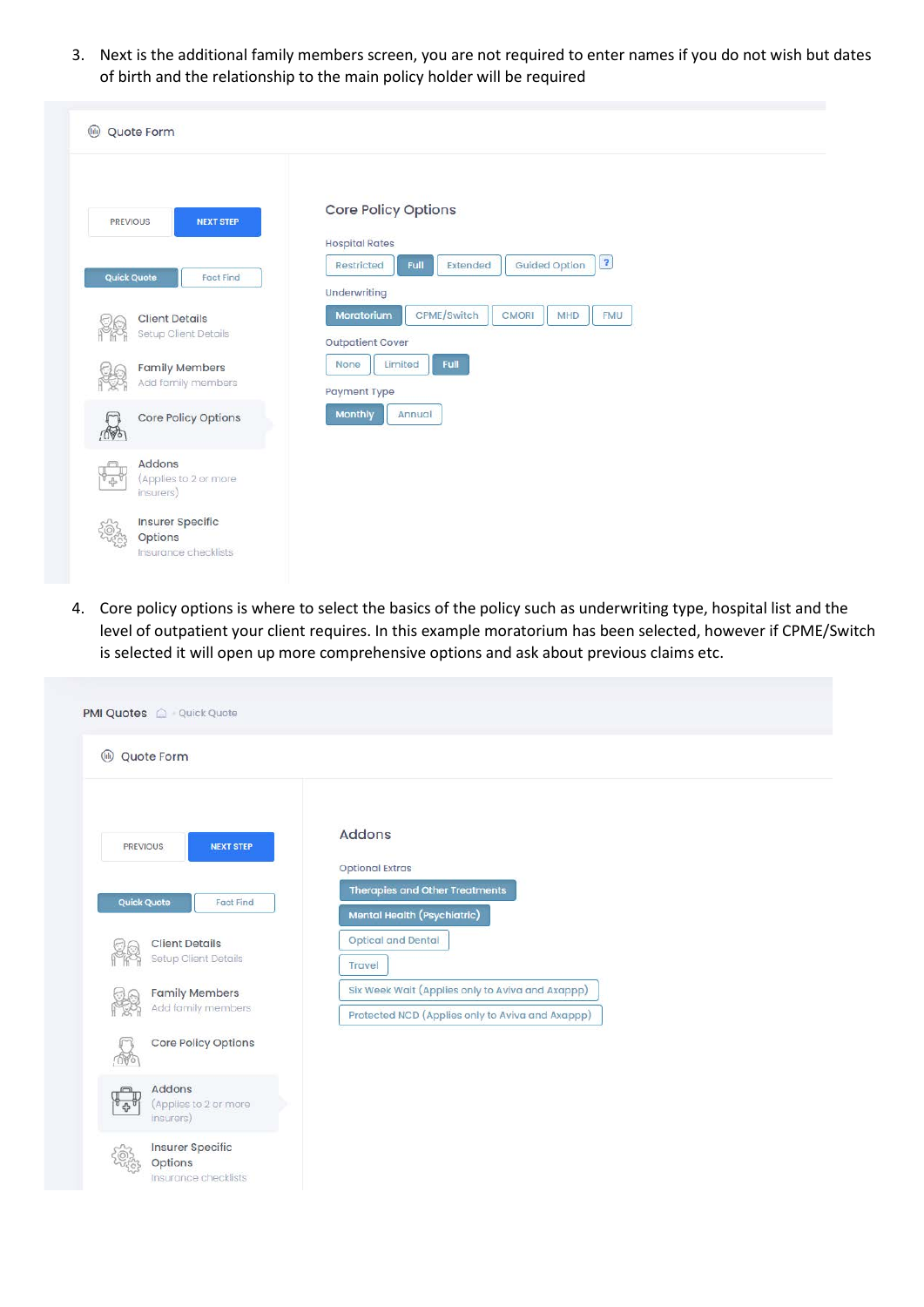5. If your client requires any generic add-ons they can be selected here although can be far more fine tuned within insurer specific options. Some add-ons are already in built with some providers and other addons such as 6 week wait are only available with select insurers.

| Quote Form                                                                                                                                                                                                            |                                                                                                                                                                                                                         |                       |
|-----------------------------------------------------------------------------------------------------------------------------------------------------------------------------------------------------------------------|-------------------------------------------------------------------------------------------------------------------------------------------------------------------------------------------------------------------------|-----------------------|
| <b>PREVIOUS</b><br><b>SUBMIT</b>                                                                                                                                                                                      | <b>Insurer Specific Options</b><br><b>Collapse All</b>                                                                                                                                                                  | <b>Uncollapse All</b> |
| <b>Quick Quote</b><br><b>Fact Find</b>                                                                                                                                                                                | <b>AXAPP</b>                                                                                                                                                                                                            |                       |
| <b>Client Details</b><br>Setup Client Details<br><b>Family Members</b><br>Add family members<br>Core Policy Options<br>099<br>Addons<br>(Applies to 2 or more<br>4<br>insurers)<br><b>Insurer Specific</b><br>Options | <b>Optional Extras</b><br><b>Extended Cover</b><br><b>Guided Option</b><br><b>NHS Cancer</b><br>Please tick that you have authorisation from everyone 16 or over to give their medical<br>details<br><b>AXA Consent</b> |                       |
| Insurance checklists                                                                                                                                                                                                  | <b>AVIVA</b>                                                                                                                                                                                                            | $^{+}$                |
|                                                                                                                                                                                                                       | <b>BUPA</b>                                                                                                                                                                                                             | $^{+}$                |
|                                                                                                                                                                                                                       |                                                                                                                                                                                                                         |                       |

6. Insurer specific options is where you can fine tune the cover to recommend to your client. You can simply collapse all to see all the options for each insurer. Here you will see we have selected AXA health and chosen to add Extended Cover. We are now already to get our quote, click the submit button and quotes of all the providers will be returned in seconds.

| PMI Quotes @ Quick Quote                                                |                        |                     |             |      |         |             |             |                 |               |       |               |             |
|-------------------------------------------------------------------------|------------------------|---------------------|-------------|------|---------|-------------|-------------|-----------------|---------------|-------|---------------|-------------|
| ◉<br>Quote Form                                                         |                        |                     |             |      |         |             |             |                 | $\mathcal{N}$ |       | Quote Summary |             |
| + Create Ticket<br>Generate PDF Quote<br>Result                         | <b>@</b> Show Benefits | <b>Modify Quote</b> |             |      |         |             |             |                 |               |       |               |             |
|                                                                         |                        |                     |             |      |         |             |             |                 |               |       |               |             |
|                                                                         |                        |                     |             |      |         |             |             |                 |               |       |               |             |
| <b>C Voluntary Excess</b>                                               | EO                     | E100                | E150        | £200 | £250    | E300        | E500        | £750            | <b>E1000</b>  | E2000 |               |             |
| Elite - Therapy 750<br>Freedom<br>Health Insurance                      |                        | £199.72 £179.75     |             |      | £169.77 |             | £154.78     |                 | £129.83       |       | <b>MORE</b>   | <b>TDIT</b> |
| <b>D</b> Voluntary Excess                                               | ro:                    | 6100                | <b>C150</b> | €200 | 6250    | 6300        | 6500        | €750            | <b>E1000</b>  | £2000 |               |             |
| Health<br>Insurance Personal Healthcare (Therapy - Full)                | £201.32 £182.86        |                     |             |      | £157.93 |             | £141.01     |                 | £111,51       |       | MORE          | EDIT        |
|                                                                         |                        |                     |             |      |         |             |             |                 |               |       |               |             |
|                                                                         | ED                     | E100                | <b>E150</b> | €200 | £250    | 6300        | <b>E500</b> | 6750            | £1000         | E2000 |               |             |
| Voluntary Excess<br>Elite - Therapy 1500<br>Freedom<br>Health Insurance | £206.38 £185.75        |                     |             |      | £175.42 |             | £159.95     |                 | £134.15       |       | MORE          | EDIT        |
| Voluntary Excess                                                        | EO                     | E100                | E150        | E200 | £250    | <b>E300</b> | <b>E500</b> | <b>£750</b>     | £1000         | E2000 |               |             |
| esthern Health Insurance (Elite)<br>way                                 |                        |                     |             |      |         |             | £216.26     | £203.27 £186.63 |               |       | <b>AACARS</b> | FDIT        |
| <b>Voluntary Excess</b>                                                 | £o                     | £100                | £150        | €200 | £250    | £300        | £500        | £750            | £1000         | £2000 |               |             |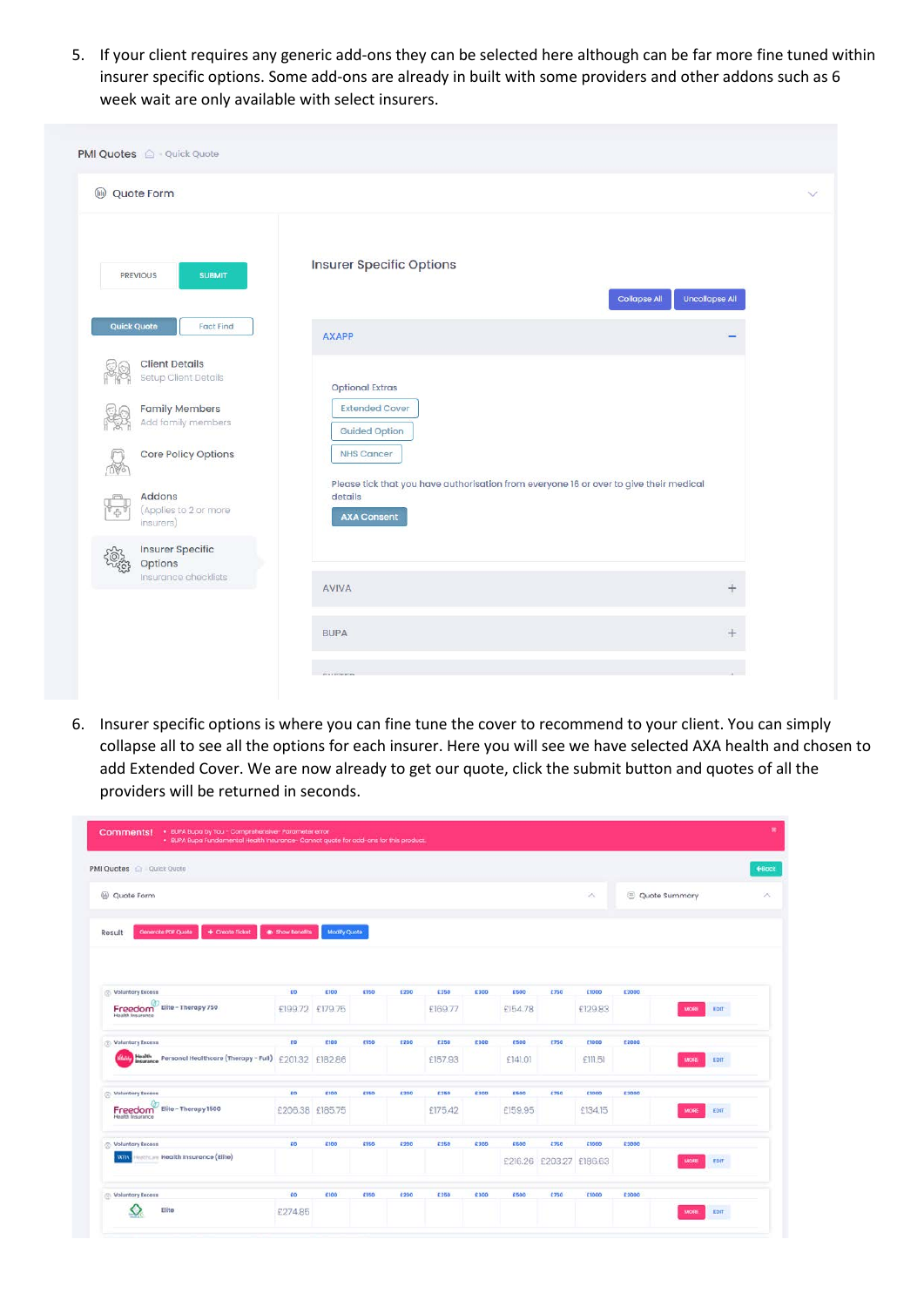7. Your Quotes are now returned. To exclude quotes you don't want to display on the comparison quote simple click the x button in the top right hand corner of that providers quote box. For the sake of the quote, we will remove Freedom Elite – Therapy 750. Click "Generate PDF Quote" and it will produce a comparison report ready for your client.

| C Logo                                                    |                                                 | This quotation was prepared for John Test on 02/07/2021 by Emmanuel Flor of test. Please note that this is for<br>illustration purposes only and although accurate, please refer to recommended insurer below should you require the |                                                       |         |                                         |      | <b>YOUR QUOTE RESULT</b><br>actual illustration. |         |                                         |         |                                              |         |                                            |
|-----------------------------------------------------------|-------------------------------------------------|--------------------------------------------------------------------------------------------------------------------------------------------------------------------------------------------------------------------------------------|-------------------------------------------------------|---------|-----------------------------------------|------|--------------------------------------------------|---------|-----------------------------------------|---------|----------------------------------------------|---------|--------------------------------------------|
|                                                           |                                                 | <b>Outpatient</b><br>Full                                                                                                                                                                                                            | <b>Therapies</b><br><b>Selected</b>                   |         | <b>Hospital List</b><br><b>Standard</b> |      | <b>Cancer Cover</b><br><b>See Brochure</b>       |         | <b>Mental Health</b><br><b>Selected</b> |         | <b>Dental/Optical</b><br><b>Not Selected</b> |         | <b>Travel Cover</b><br><b>Not Selected</b> |
| <b>Personal Details</b>                                   |                                                 | <b>Voluntary Excess</b>                                                                                                                                                                                                              |                                                       | £0      | £100                                    | £150 | £200                                             | £250    | £300                                    | £500    | £750                                         | £1000   | £2000                                      |
| <b>Cover Start Date</b><br>Name<br><b>Birthdate</b>       | 02/07/2021<br><b>John Test</b><br>01/01/1980    | insurance                                                                                                                                                                                                                            | <b>Health</b> Personal Healthcare<br>(Therapy - Full) | £201.32 | £182.86                                 |      |                                                  | £157.93 |                                         | £141.01 |                                              | £111.51 |                                            |
| Age                                                       | 41                                              | <b>Voluntary Excess</b>                                                                                                                                                                                                              |                                                       | £0      | £100                                    | £150 | £200                                             | £250    | £300                                    | £500    | £750                                         | £1000   | £2000                                      |
| Gender<br>Postcode<br>Smoker                              | <b>Male</b><br><b>HA7 1JS</b><br><b>No</b>      | Freedom<br><b>Health Insurance</b>                                                                                                                                                                                                   | Elite - Therapy 1500                                  | £206.38 | £185.75                                 |      |                                                  | £175.42 |                                         | £159.95 |                                              | £134.15 |                                            |
|                                                           |                                                 | <b>Voluntary Excess</b>                                                                                                                                                                                                              |                                                       | £0      | £100                                    | £150 | £200                                             | £250    | £300                                    | £500    | £750                                         | £1000   | £2000                                      |
| <b>Basic Policy Details</b><br>Underwriting               | <b>Moratorium</b>                               | <b>WBX</b> Healthcare Health Insurance (Elite)                                                                                                                                                                                       |                                                       |         |                                         |      |                                                  |         |                                         | £216.26 | £203.27                                      | £186.63 |                                            |
| <b>Outpatient Cover</b><br><b>Hospital Rates</b>          | Full<br><b>Standard</b>                         | <b>Voluntary Excess</b>                                                                                                                                                                                                              |                                                       | £0      | £100                                    | £150 | £200                                             | £250    | £300                                    | £500    | £750                                         | £1000   | £2000                                      |
| <b>Payment Type</b><br><b>Policy Type</b>                 | <b>Monthly</b><br><b>Family</b>                 | <b>Elite</b>                                                                                                                                                                                                                         |                                                       | £274.85 |                                         |      |                                                  |         |                                         |         |                                              |         |                                            |
|                                                           |                                                 | <b>Voluntary Excess</b>                                                                                                                                                                                                              |                                                       | £0      | £100                                    | £150 | £200                                             | £250    | £300                                    | £500    | £750                                         | £1000   | £2000                                      |
| <b>Insurer Specific Details</b><br><b>AXAPP</b><br>Exeter | <b>Extended Cover</b><br><b>NCD - NCD Rated</b> | The<br>Exeter                                                                                                                                                                                                                        | Health+ - Therapy £500                                | £276.04 | £242.92                                 |      |                                                  | £213.92 |                                         | £193.22 |                                              | £158.72 |                                            |
|                                                           |                                                 | <b>Voluntary Excess</b>                                                                                                                                                                                                              |                                                       | £0      | £100                                    | £150 | £200                                             | £250    | £300                                    | £500    | £750                                         | £1000   | £2000                                      |
| <b>Additional Members</b>                                 |                                                 | The<br>Exeter                                                                                                                                                                                                                        | Health+ - Therapy £1000                               | £277.78 | £244.45                                 |      |                                                  | £215.28 |                                         | £194.45 |                                              | £159.73 |                                            |

8. Here is the comparison report which the client will receive. You have the option to add your company logo and adjust the form colours and fonts to match your company branding. Notice the policy we excluded has not been bought through to the PDF.

# **What the buttons mean on the quote return page and what function they perform**



We have already clicked on Generate Pdf Quote but what do these other buttons mean?

### **+ Create Ticket**

| Ticket                                                | ×      |
|-------------------------------------------------------|--------|
| Please put a brief detail of the issue in the textbox |        |
| Subject                                               |        |
|                                                       |        |
| Message                                               |        |
|                                                       |        |
|                                                       |        |
|                                                       |        |
|                                                       |        |
|                                                       | Create |

This is the simplest way to raise an issue. If you believe there is a problem with a quote you have performed simply click this button and click create and it goes to our service team who aim to rectify any problems within 48 hours.